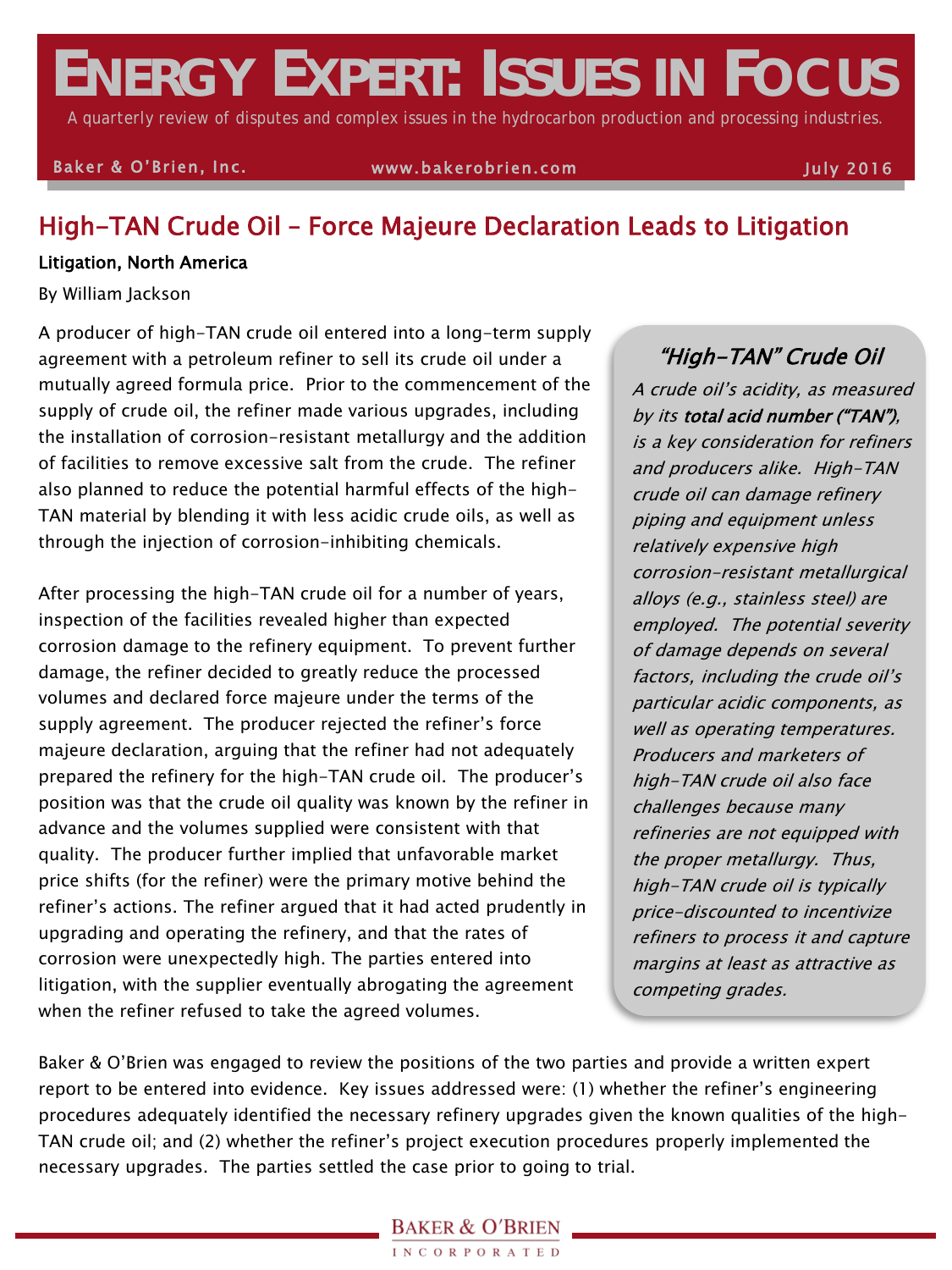# Third-Party Objective Analysis Clears the Air

#### Litigation, North America

By Scott Jensen

Petroleum refineries must comply with strict air pollution regulations promulgated by federal, state and local environmental agencies. Any exceedance of

such regulations must be immediately reported to such agencies and the refiner may be subject to a "Notice of Violation" (NOV), as well as fines and/or other penalties.

Due to a series of operational upsets, a petroleum refiner repeatedly exceeded

its allowable sulfur dioxide  $(SO<sub>2</sub>)$  emissions. Several NOVs were issued by the environmental agency in charge, and it threatened to issue a consent decree demanding installation of costly new pollution control equipment.

Baker & O'Brien was engaged to independently investigate the causes of the  $SO<sub>2</sub>$  exceedance incidents and recommend measures to reduce

future upsets and improve  $SO<sub>2</sub>$ emission control reliability. Our consultants were able to outline a specific plan to resolve the  $SO<sub>2</sub>$ emission issues at a much lower cost than would have been required under the proposed consent decree. They were also able to explain the

basis for our conclusions directly to both parties, which helped defuse a lack of trust that had developed between the company and the regulators. Thus, a thorny issue was resolved to the satisfaction of all concerned.

### Mother Nature Intervenes and Causes a Business Interruption Claim

#### Business Interruption Claim, North America

By Dan Finelt



Petroleum refineries depend on timely crude oil deliveries to continuously operate the facilities at planned rates. As coastal refineries typically receive most of their crude oil feedstock via large waterborne vessels, unrestricted waterways are a critical element in the supply chain. Thus, when Mother Nature and/or human error intervene to impede such regular waterborne transit, significant refining losses can result.

Heavy fog in a busy shipping channel contributed to the collision of a barge with a large bulk carrier. A resulting spill caused the channel to be closed

for several days, delaying the arrival of several crude oil supply vessels at a major petroleum refinery. Due to the uncertainty concerning the duration of the channel closure, the potential risk of an entire plant shutdown was considered to be high by refinery management. Therefore, in order to mitigate this risk, the decision was taken to reduce crude oil processing rates. As refining economics were very favorable at the time, the refiner filed a business interruption (BI) claim.

l

Baker & O'Brien was engaged to provide an independent assessment of the reasonableness of the refiner's actions in support of its BI claim. The claim consisted of three components: (1) losses due to lower crude oil process rates; (2) losses due to lower secondary processing unit rates and yields; and (3) costs related to ship demurrage charges. Our consultants reviewed the information supporting the claim and offered our independent view on the refiner's actions and quantum of the estimated losses. Our report assisted the parties in negotiation of a mutually satisfactory settlement amount.

# **BAKER & O'BRIEN**

INCORPORATED